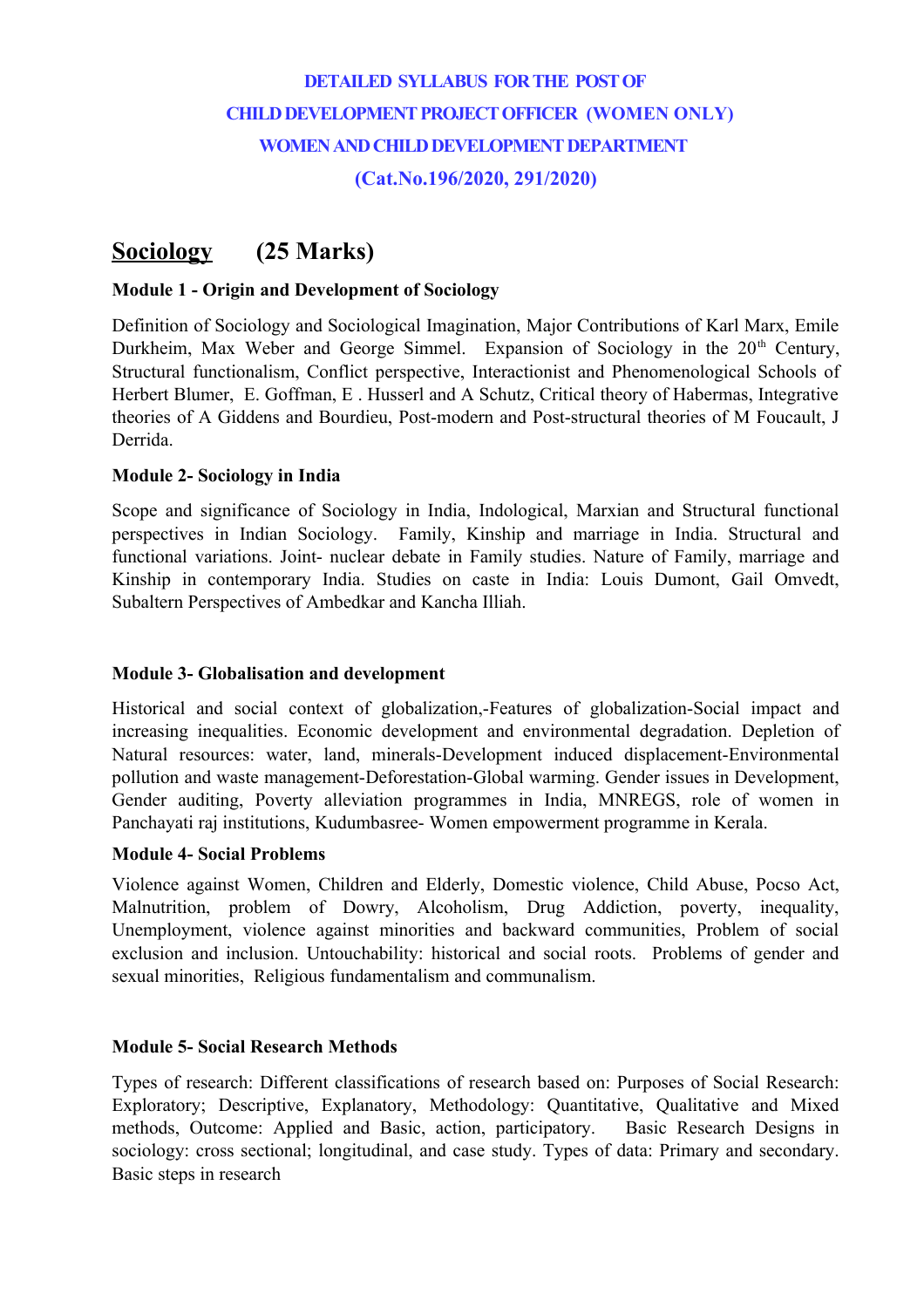# **Psychology (25 Marks)**

- 1. Introduction to psychology: Psychology-approaches to psychology: Structuralism-Behaviourism-Gestalt psychology. Biological-Psychoanalytic-Humanistic-Cognitive approaches-Methods in psychology Observation-Case study-Survey and Experimental methods.
- 2. Biological basis of behaviour-Brain and behaviour-neuron-structure of neuron- synapseneurotransmitters-CNS-cerebral hemisphere-hemispheric specialization, lobes, fore brain, mid brain, hind brain, endocrine system, hormones and behaviour, limbic system hippocampus, amygdale-Evolution, Genes and Behaviour. Sensory and motor processinglocalization of language-localization of perception.
- 3. Sensation, attention, perception and consciousness: sensory thresholds-attention-types of attention—models of attention--subliminal perception-colour perception-cues-perception of form-pattern or objects-figure and ground-0 contour-perceptual constancies-sizeshape-orientation-brightness-illusions-type of illusions-ESP-states of consciousnessbiological rhythms-dream and sleep-ASC meditation
- 4. Psychological processes: learning: classical conditioning-operant conditioning-cognitive learning-observational learning-memory: encoding-storage and retrieval process-sensory, short term and long term memories-chunking- working memory-semantic and episodic memory-explicit and implicit memory-forgetting: decay interference-repression-amnesiamnemonics-cognitive process-images and concepts-prototypes-language-deductive and inductive reasoning-decision making-problem solving-motivation-need, drive, incentivesbiological and psychological motives-hierarchy of needs-extrinsic and intrinsic motivesintelligence-concepts of IQ-Emotional intelligence.
- 5. Personality and abnormal behaviour: Approaches to personality-major ideas of Freud's theory-assessment of personality-self report and projective measures-DSM-ICD classification-normality, abnormality, psychological disorders of childhood and adolescence—ADHD—conduct disorder—oppositional defiant disorder--anxiety disorders-mood disorders-schizophrenia-personality disorders.
- 6. Social psychology-Social perception- -Attribution—Impression formation-- Social cognition-Social influence-Conformity-compliance-obedience. Attitudes -Attitudes and behaviour, Attitude formation, Attitude change, Prejudice and discrimination---Pro social behaviour.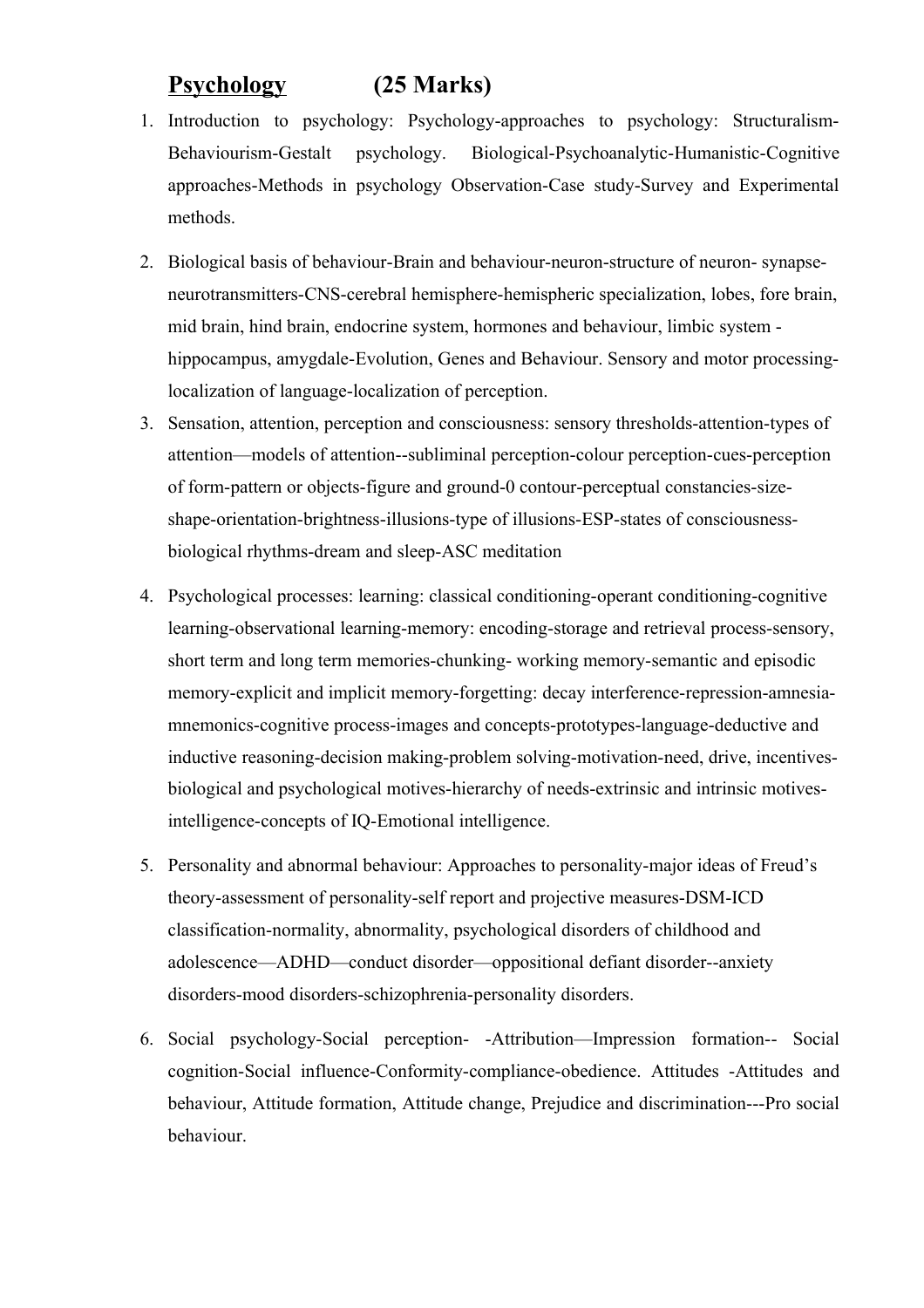### **1. Physiology and Microbiology**

Digestive system, Cardiovascular system, and Reproductive system. Food microbiology, food poisoning, food spoilage, food borne infections- cholera, dysentery, botulism and salmonellosis, Viral infections- AIDS, Covid 19, Poliomyelitis, Economic importance of mould and yeast

### **2. Child development and welfare**

Factors influencing prenatal development -maternal nutrition, physical and mental health of pregnant women, IUGR, birth process- stages of labour, Types of birth – normal, caesarean, breech and transverse, Pre-mature and LBW babies, neonate- characteristics, abilities and adjustments, reflexes, APGAR test, milestones, Breast feeding – Advantages and disadvantages, Immunization, Feeding the infant, WHO guidelines – Infant and young child feeding, significance of first 1000 days of life, MBFHI, Play-types and significance, Discipline and guidance, Family norms, family planning, sex education, STD, Children with special needs.

#### **3. Human Nutrition and Dietetics**

Balanced nutrition, RDA, Fibre, Macronutrients and micronutrients- role in human health, sources, deficiencies, toxicity. Medical nutrition therapy- NCDs, fevers, diarrhea (ORS), Pregnancy, Lactation, preschoolers, school going, adolescents, adults and in old age. Common nutritional problems in the community, Important national and international agencies involved in enhancing population nutrition. Nutritional assessment of children and adults,

#### **4. Extension Education and Communication**

Definition, principles, philosophy, formal / informal extension education, poverty alleviation programs of India, Program development-planning executing and evaluation, Communication methods- Journalism/ Community Radio/ TV, Traditional media-folk media, Concept of NGO, CSR, Population- growth, explosion, policies at State and National level, welfare programs for the aged, gender sensitisation

#### **5. Basic Food Science**

Food groups, cereals, pulses, nuts, oilseeds, vegetables, fruits, milk and milk products, meat, fish, eggs, poultry, beverages, spices- composition, nutritive contents, processed products, selection and storage, nutrition labelling, FSSAI- objective and role, food preservation, food adulteration, food additives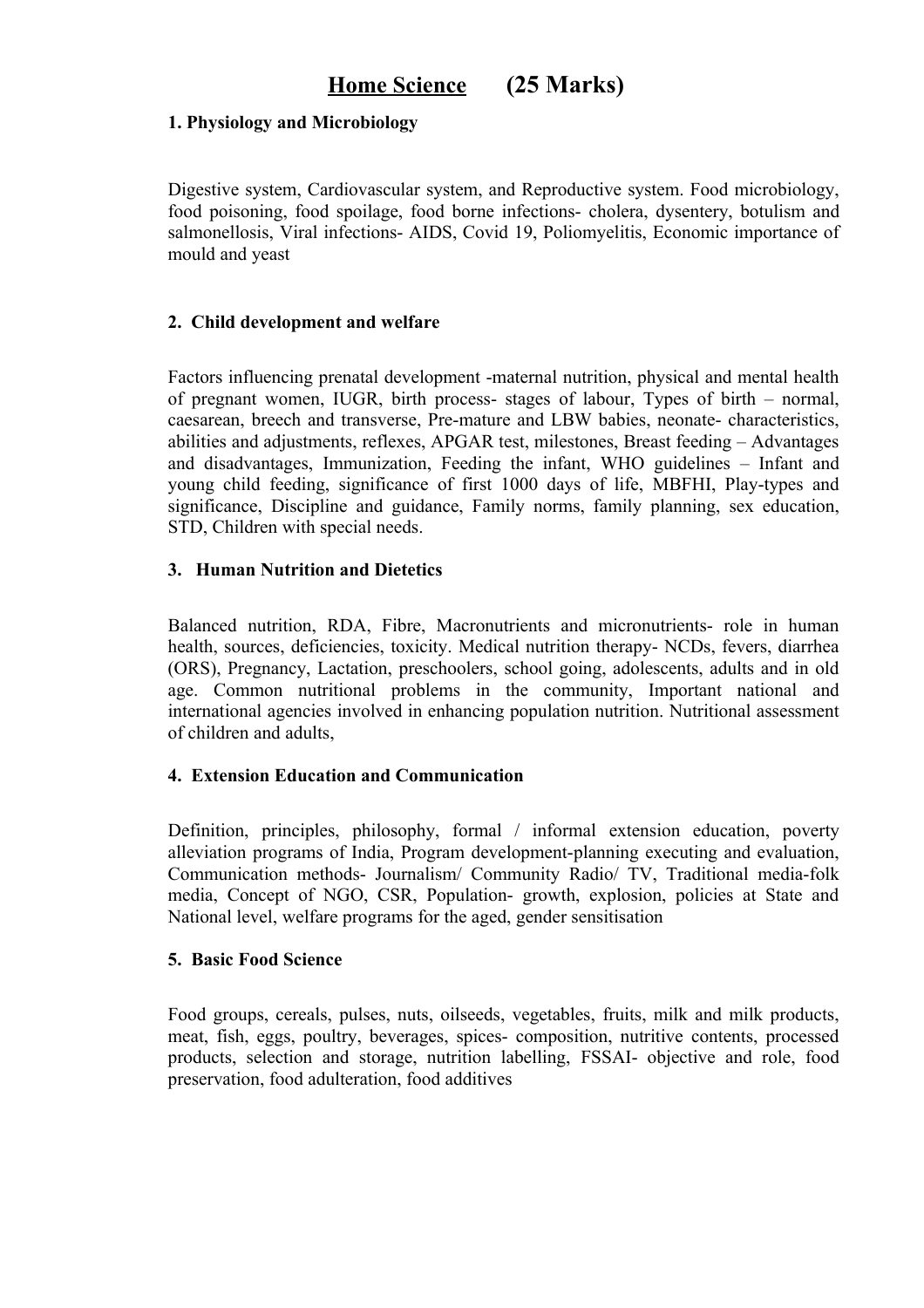#### **1. SOCIAL WORK**

Social Work: Definition, meaning, purpose, goals and objectives - principles and assumptions of social work - basic and auxilliary methods of social work - tools, techniques, skills and abilities of a professional social worker - NASW Code of Ethics and Standards of Practice - Theories of Development: Erikson, Piaget, Kohlberg, Freud - Pregnancy, Childhood, Middle Childhood. Adolescence and Old-age: Biopsychosocial Changes, Developmental Tasks & Hazards

[25 Marks]

#### 2. WORKING WITH INDIVIDUALS (Social Casework)

Social Casework: definition, nature, objectives, relevance and scope of - philosophy, principles and components of social case work - Social Casework Process: Exploration, Engagement, Assessment and Planning, Implementation, Goal Attainment, Termination and Evaluation - Skills and techniques in social case work - Models of Case Work Practice: Psychodynamic, Behavioural, Psychosocial, General Systems, Ecological & Humanistic-Existential

## 3. WORKING WITH GROUPS & COMMUNITIES (Social Group Work & Community Organisation)

Social Group Work: Definition, objectives, scope, purpose - principles of Group Work -Social Group Work Process - Intake, Study, goal setting, intervention, evaluation - programme as a tool, principles of programme planning, programme development process-stages of group development - Social Group Work Models - Group worker - role, functions, skills and qualities.

Community Organisation: Definition, objectives, scope, purpose - principles of community organization - Process: Creating discontent, identifying needs, prioritizing needs, designing interventions, mobilizing resources, setting human organisations, implementing and evaluating – Models of Community Organisation: Social Planning, Locality Development and Social Action, Neighbourhood Development, Systems Change & Structural Change

#### **4. SOCIAL WORK ADMINISTRATION**

Social Work Administration – Concept, as a method, objectives, principles and functions – tasks of a Social work administrator – organization, structure and function of CSWB and SSWB and Department of Social Justice - Legislations: Probation of Offender's Act, 1956; Juvenile Justice (Care & Protection) Act 2000; Child Labour (Prohibition and Regulation) Amendment Act, 2016; Domestic Violence (Prohibition) Act 2005; POCSO Act 2012; Maintenance and Welfare of Parents and Senior Citizens Act, 2007, Dowry Prohibition Act, 1961; Sexual Harassment of Women at Workplace (Prevention, Prohibition and Redressal) Act, 2013 (POSH Act) - Roles of Social Worker in Women and Child Protection at LSG level: village level child protection committees & jagratha samiti for women protection.